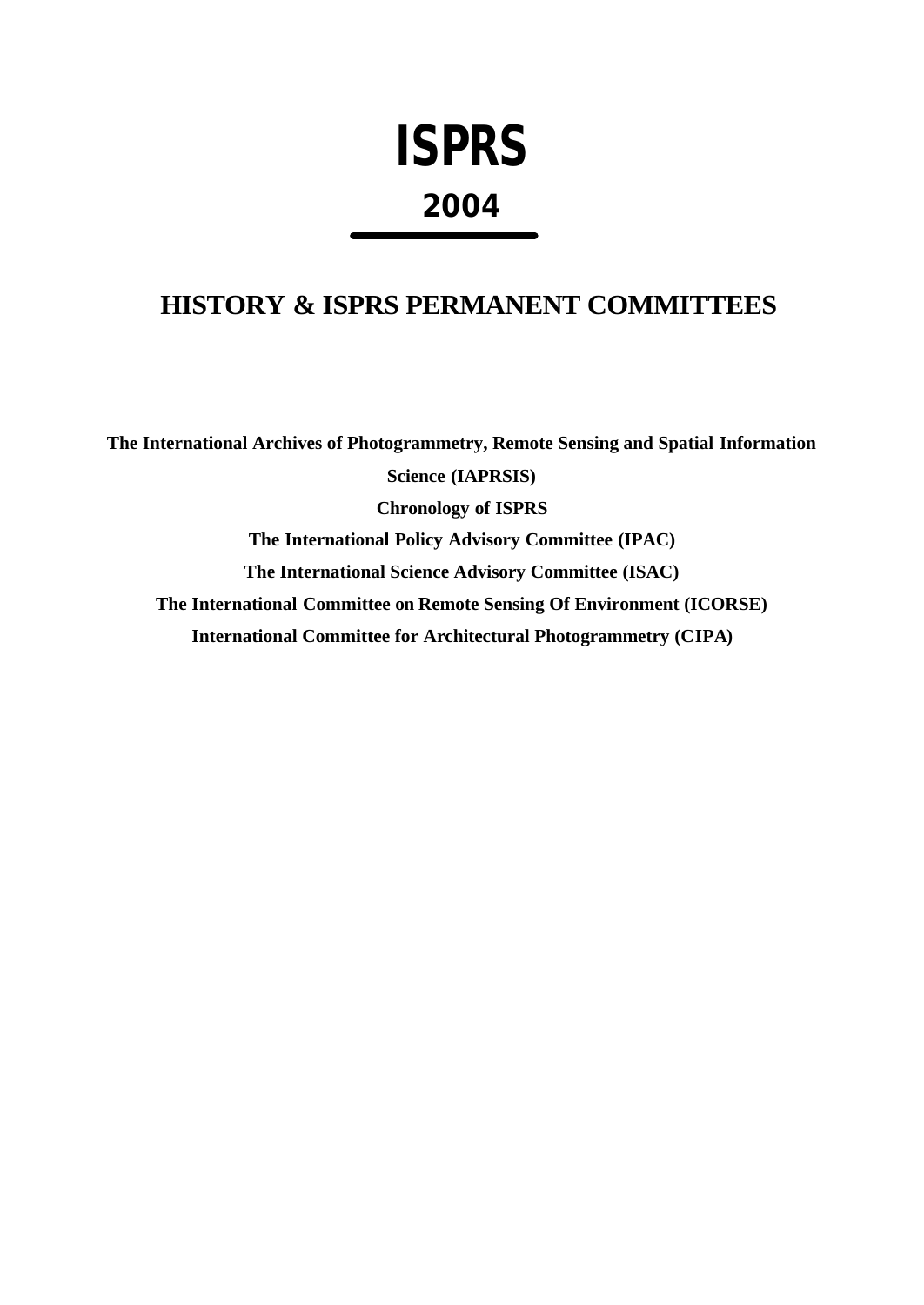#### **THE INTERNATIONAL ARCHIVES OF THE PHOTOGRAMMETRY, REMOTE SENSING AND SPATIAL INFORMATION SCIENCES (IAPRSIS)**

The International Archives of ISPRS were founded by Eduard Dolezal in 1908 with the objective of collecting all photogrammetric and related know-how systematically. The volumes I-VII (1908/09, 1909/11, 1911/13, 1913/14, 1915/19, 1919/23, 1924/30) have or had their repository in Austria. The repository of Volume VIH's is the ITC in The Netherlands, and Volume IX is in the USA. From 1939 to 1993, the publication and distribution was the responsibility of the hosting ISPRS Member organization. Some of these Archives are still available from the ISPRS Member of the respective country. A copy of all Archives resides in the International Training Centre (ITC) in The Netherlands. In 1993, ISPRS signed a contract with RIGS Books to serve as the official repository for post-

#### **Addresses**

**GITC bv** Nieuwedijk 43 P.O. Box 112 8530 AC Lemmer The Netherlands Tel:+31 514561854  $Fax: +31514563898$ Email: mailbox@gitc.nl http://www.gitc.nl **ITC Librarian** Hengelosestraat 99 P.O. Box 6 7500 AA Enschede The Netherlands Tel: +31 53 487 4444  $Fax: +31$  53 487 4400 Email: koelen@itc.nl **ISPRS Secretary General** M. Orhan Altan Ist. Tech. Univ.; Fac. of Civil Eng. Division of Photogrammetry 34469 Ayazaga- Istanbul / Turkey Tel:  $+90.212.285.3810$ ;  $Fax \div 490$  212 285 6587 E-mail: oaltan@itu.edu.tr

http://www.itc.nl

#### **A. Congresses**

Congress and post-Symposia sales of all Archives produced after 1993. This arrangement was designed to make the Archives more accessible from a single source without diverting revenues from the producing organizations. The Archives are now numbered 'odd' for the Congress Volumes and 'even' for Commission Symposia. Volume Parts are given the Commission number, if applicable, and are separate books. When a Volume or Part is composed of multiple books, the number of total books of the Volume or Parts is given in parentheses below. Parts for other ISPRS Conferences, Workshops or Tutorials have the Commission number followed by a C, W or T, respectively, and a sequence number.

| Number | Congress Venue | Country         | Date                | Year | Archive, Volume (Parts) |          |
|--------|----------------|-----------------|---------------------|------|-------------------------|----------|
| 1      | Vienna         | Austria         | 24.09.-26.09.       | 1913 |                         |          |
| 2      | Berlin         | Germany         | 21. 11. -26.11.     | 1926 |                         |          |
| 3      | Zurich         | Switzerland     | $05.09. -10.09.$    | 1930 | VII(1)                  |          |
| 4      | Paris          | France          | 26.11. -01. 12.     | 1934 | VII(2)                  |          |
| 5      | Rome           | Italy           | 29.09.-06.10.       | 1938 | IX $(3)$                |          |
| 6      | The Hague      | The Netherlands | $01.09 - 10.09$ .   | 1948 | X(2)                    |          |
| 7      | Washington     | USA.            | $03.09 - 16.09.$    | 1952 | XI(3)                   |          |
| 8      | Stockholm      | Sweden          | $17.07 - 26.07$ .   | 1956 | XII(4)                  |          |
| 9      | London         | UK.             | $06.09 - 16.09.$    | 1960 | XIII(6)                 |          |
| 10     | Lisbon         | Portugal        | $07.09 - 19.09.$    | 1964 | XV(7)                   |          |
| 11     | Lausanne       | Switzerland     | $08.07 - 20.07$ .   | 1968 | XVII(10)                |          |
| 12     | Ottawa         | Canada          | 24.07.-04.08.       | 1972 | XIX(6)                  |          |
| 13     | Helsinki       | Finland         | 11.07. - 23.07.     | 1976 | XXI(13)                 |          |
| 14     | <b>Hamburg</b> | Germany         | $13.07 - 25 - 07$ . | 1980 | XXIII A, B              | (11)     |
| 15     | Rio de Janeiro | Brazil          | $17.06 - 29.06$ .   | 1984 | $XXV A(8)$ ,            | B        |
| 16     | Kyoto          | Japan           | $01.07 - 10.07$ .   | 1988 | XXVII A, B              | (13)     |
| 17     | Washington     | <b>USA</b>      | $02.08 - 14.08$ .   | 1992 | XXIX A, B               | (7)      |
| 18     | Vienna         | Austria         | 09.07.-19.07.       | 1996 | XXXI A, B               | $(7),$ J |
| 19     | Amsterdam      | The Netherlands | $14.07 - 26.07$ .   | 2000 | <b>XXXIII</b>           |          |
| 20     | Istanbul       | Turkey          | $12.07 - 23.07$ .   | 2004 | XXXV                    |          |
| 21     | Beijing        | China           | 14.07-25.07         | 2008 | <b>XXXVII</b>           |          |
|        |                |                 |                     |      |                         |          |

IAPRSIS Part A contains the proceedings and reports of the events Part B contains the papers presented to the Congress Part J is an Index-Volume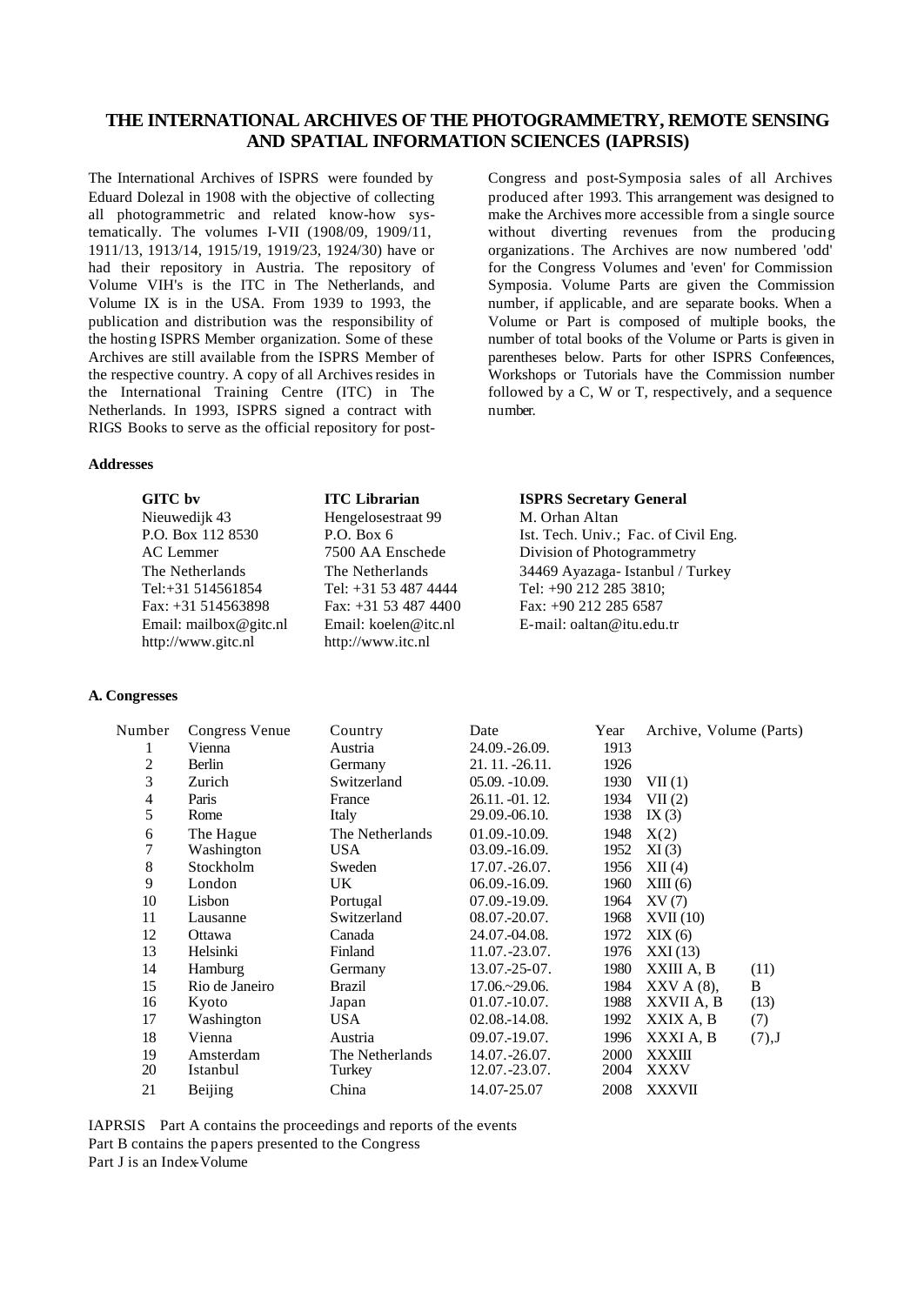#### **B. Mid-term Commission Symposia**

#### *Commission I (Data Acquisition)*

| $\mathbf{1}$                   | Tokyo                                          | Japan         | 1978 | XXII-1            |
|--------------------------------|------------------------------------------------|---------------|------|-------------------|
| $\overline{c}$                 | Canberra                                       | Australia     | 1982 | XXIV-1            |
| 3                              | Stuttgart                                      | Germany       | 1986 | XXVI-1            |
| $\overline{4}$                 | Manaus                                         | <b>Brazil</b> | 1990 | $XXVIII-1(2)$     |
| 5                              | Como                                           | Italy         | 1994 | $XXX-1$           |
| 6                              | Bangalore                                      | India         | 1998 | XXXII-1           |
| 7                              | Denver, Co                                     | <b>USA</b>    | 2002 | XXXIV part1       |
| 8                              | Marne-la-Vallee                                | France        | 2006 | XXXVI part1       |
|                                | <b>Commission II (Instruments and Methods)</b> |               |      |                   |
| $\mathbf{1}$                   | <b>Bad Godesberg</b>                           | Germany       | 1966 | $XVI-2$           |
| $\overline{c}$                 | Munich                                         | Germany       | 1970 | XVIII-2           |
| 3                              | Paris                                          | France        | 1978 | $XXII-2$          |
| $\overline{4}$                 | Ottawa                                         | Canada        | 1982 | XXIV-2            |
| 5                              | <b>Baltimore</b>                               | <b>USA</b>    | 1986 | XXVI-2            |
| 6                              | Dresden                                        | Germany       | 1990 | XXVIII-2          |
| 7                              | Ottawa                                         | Canada        | 1994 | $XXX-2$           |
| $\,8\,$                        | Cambridge                                      | UK            | 1998 | XXXII-2           |
| 9                              | Xian                                           | China         | 2002 | XXXIV part2       |
| 10                             | Vienna                                         | Austria       | 2006 | XXXVI part 2      |
| <b>Commission III (Theory)</b> |                                                |               |      |                   |
| 1                              | London                                         | UK            | 1971 | XVIII-3           |
| $\overline{c}$                 | Stuttgart                                      | Germany       | 1974 | $XX-3$            |
| 3                              | Moscow                                         | Russia        | 1978 | XXII-3            |
| $\overline{4}$                 | Helsinki                                       | Finland       | 1982 | XXIV-3            |
| 5                              | Rovaniemi                                      | Finland       | 1986 | $XXVI-3(4)$       |
| 6                              | Wuhan                                          | China         | 1990 | XXVIII-3          |
| 7                              | Munich                                         | Germany       | 1994 | XXX-3             |
| 8                              | Columbus, Ohio                                 | <b>USA</b>    | 1998 | XXXII-3           |
| 9                              | Graz                                           | Austria       | 2002 | XXXIV part3 (A+B) |

#### *Commission IV (Topographic Applications)*

|                | Prague     | Czech Republic | 1966 | $XVI-4$      |
|----------------|------------|----------------|------|--------------|
| 2              | Paris      | France         | 1974 | $XX-4$       |
| 3              | Ottawa     | Canada         | 1978 | XXII-4       |
| $\overline{4}$ | Washington | <b>USA</b>     | 1982 | XXIV-4       |
| 5              | Edinburgh  | UK.            | 1986 | XXVI-4       |
| 6              | Tokyo      | Japan          | 1990 | XXVIII-4     |
| 7              | Athens     | Greece         | 1994 | $XXX-4$      |
| 8              | Boulder    | <b>USA</b>     | 1995 | $XXX-4$      |
| 9              | Madison    | <b>USA</b>     | 1995 | W1XXX-4      |
| 10             | Stuttgart  | Germany        | 1998 | W2XXXII-4    |
| 11             | Ottawa     | Canada         | 2002 | XXXIV part4  |
| 12             | Goa        | India          | 2006 | XXXVI part 4 |

10 Bonn Germany 2006 XXXVI part 3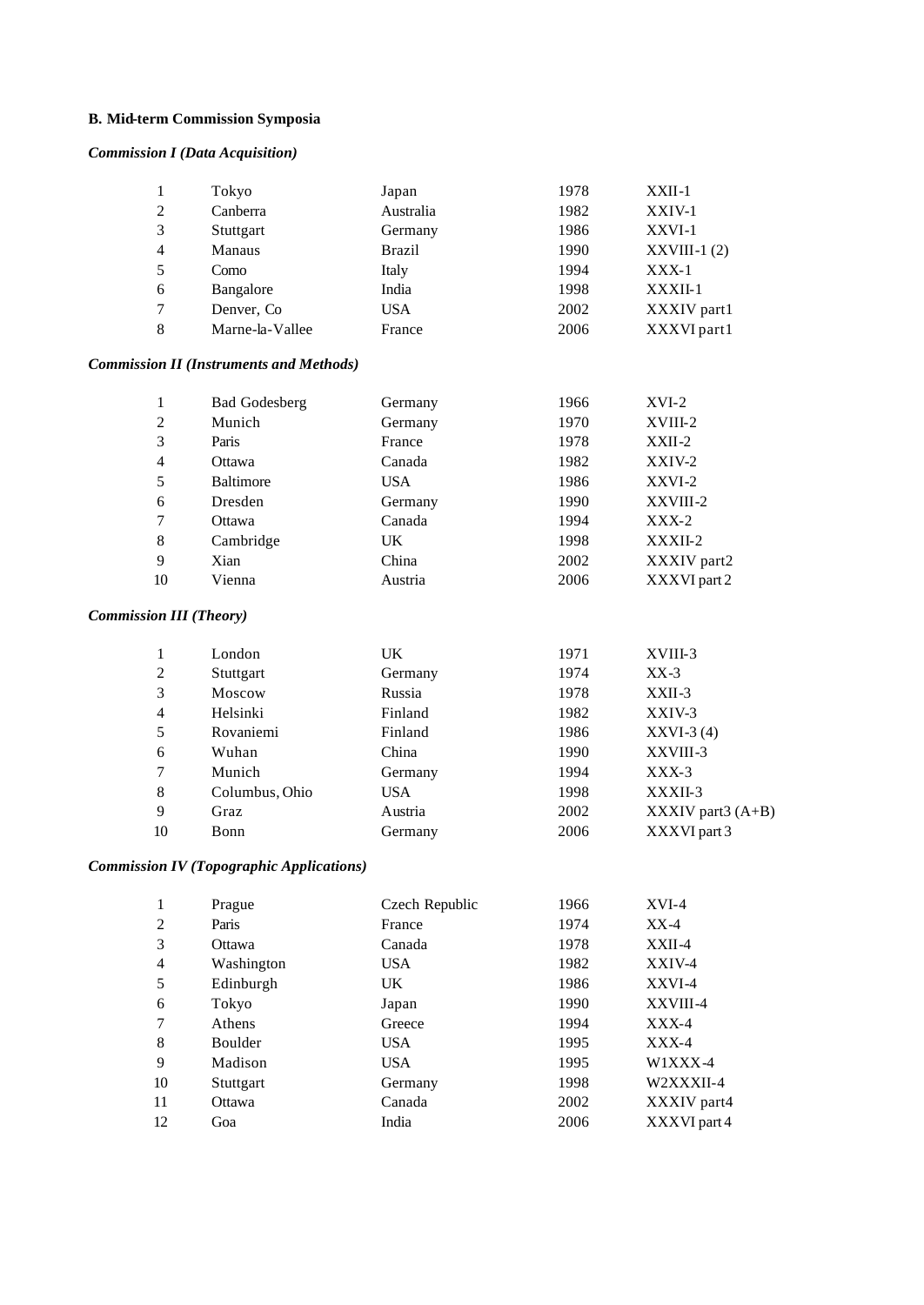#### *Commission V (Non-Topographic Applications)*

|                | Paris     | France      | 1970 | XVIII-5      |
|----------------|-----------|-------------|------|--------------|
| 2              | Stockholm | Sweden      | 1978 | $XXII-5$     |
| 3              | York      | UK          | 1982 | $XXIV-5(2)$  |
| $\overline{4}$ | Ottawa    | Canada      | 1986 | XXVI-5       |
| 5              | Zurich    | Switzerland | 1990 | XXVIII-5     |
| 6              | Melbourne | Australia   | 1994 | $XXX-5$      |
| 7              | Hakodate  | Japan       | 1998 | XXXII-5      |
| 8              | Corfu     | Greece      | 2002 | XXXIV part5  |
| 9              | Dressden  | Germany     | 2006 | XXXVI part 5 |

#### *Commission VI (Other Professional Matters)*

|                | Krakow              | Poland        | 1978 | XXII-6       |
|----------------|---------------------|---------------|------|--------------|
| 2              | Mainz               | Germany       | 1982 | XXIV-6       |
| 3              | Badagry             | Nigeria       | 1986 | XXVI-6       |
| $\overline{4}$ | Rhodes              | Greece        | 1990 | XXVIII-6     |
| 5              | Beijing             | China         | 1994 | $XXX-6$      |
| 6              | Bandung             | Indonesia     | 1998 | XXXII-6      |
| 7              | Sao Jose dos Campos | <b>Brazil</b> | 2002 | XXXIV part6  |
| 8              | Tokyo               | Japan         | 2006 | XXXVI part 6 |

#### *Commission VII (Interpretation Remote Sensing Applications)*

|                | <b>Delft</b>    | The Netherlands | 1962 | $XIV-7$                                                    |
|----------------|-----------------|-----------------|------|------------------------------------------------------------|
| $\overline{c}$ | Paris           | France          | 1966 | $XVI-7$                                                    |
| 3              | Dresden         | Germany         | 1970 | $XVIII-7(2)$                                               |
| $\overline{4}$ | Banff           | Canada          | 1974 | $XX-7(2)$                                                  |
| 5              | Freiburg        | Germany         | 1978 | $XXII-7(3)$                                                |
| 6              | Toulouse        | France          | 1982 | $XXIV-7(2)$                                                |
| 7              | Enschede        | The Netherlands | 1986 | $XXVI-7(3)$                                                |
| 8              | Victoria        | Canada          | 1990 | $XXVIII-7(2)$                                              |
| 9              | Rio de Janeiro  | <b>Brazil</b>   | 1994 | $XXX-7$                                                    |
| 10             | <b>Budapest</b> | Hungary         | 1998 | XXXII-7                                                    |
| 11             | Hyderabad       | India           | 2002 | $\overline{\text{XXXIV}}$ part $\overline{\text{7}}$ (A+B) |
| 12             | Enschede        | The Netherlands | 2006 | XXXVI part 7                                               |
|                |                 |                 |      |                                                            |

#### *Commission VIII (Remote Sensing Applications and Policies)*

|  | Haifa | Israel | 2006 | XXXVI part 8 |
|--|-------|--------|------|--------------|
|--|-------|--------|------|--------------|

### **CHRONOLOGY OF ISPRS Compiled by G. Konecny, L. W. Fritz, P. Waldhausl and Jan Timmerman**

| <b>Austrian Society for Photogrammetry</b>          | <b>Presidents</b> |                                  |
|-----------------------------------------------------|-------------------|----------------------------------|
| founded May 3, 1907                                 | $1910 - 1913$     | E. Dolezal, Austria              |
|                                                     | $1913 - 1926$     | E. Dolezal, Austria              |
| <b>German Society for Photogrammetry</b>            | $1926 - 1930$     | O. Eggert, Germany               |
| founded October 5, 1909 (officially certified 1911) | $1930 - 1934$     | G. Perrier, France               |
|                                                     | $1934 - 1938$     | G. Cassinis, Italy               |
| <b>International Society for Photogrammetry</b>     | $1938 - 1948$     | W. Schermerhorn, The Netherlands |
| founded July 4, 1910                                | $1948 - 1952$     | O. S. Reading, USA               |
|                                                     | $1952 - 1956$     | P. Mogensen, Sweden              |
| <b>International Society for Photogrammetry and</b> | $1956 - 1960$     | R. LI. Brown, Great Britain      |
| <b>Remote Sensing</b>                               | $1960 - 1964$     | A. Paes Clemente, Portugal       |
| renamed July 15, 1980                               | $1964 - 1968$     | H. Harry, Switzerland            |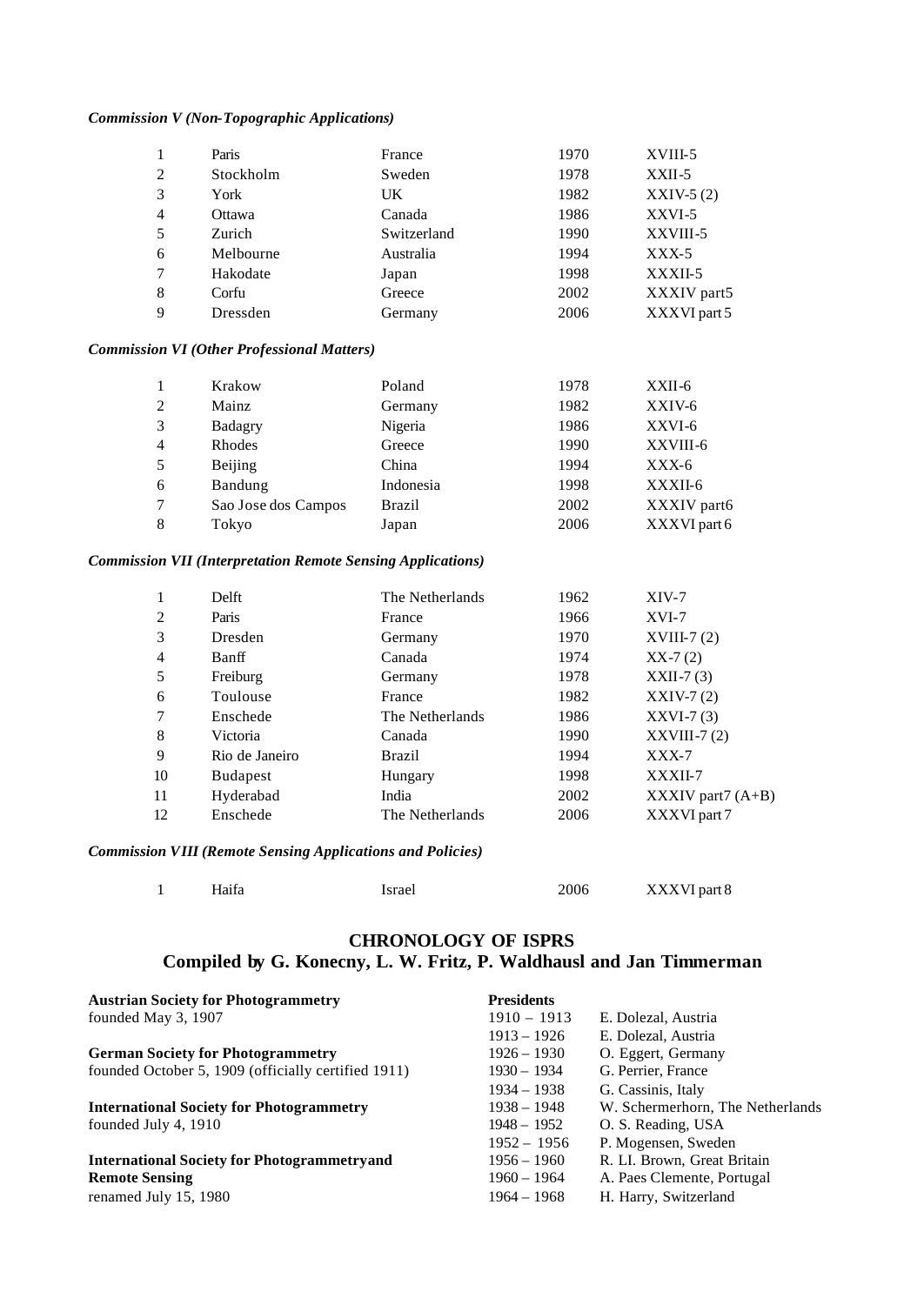| $1968 - 1972$ | L. Solaini, Italy         |
|---------------|---------------------------|
| $1972 - 1976$ | S. G. Gamble, Canada      |
| $1976 - 1980$ | J. Cruset, France         |
| $1980 - 1984$ | F. J. Doyle, USA          |
| $1984 - 1988$ | G. Konecny, F. R. Germany |
| $1988 - 1992$ | K. Torlegard, Sweden      |
| $1992 - 1996$ | S. Murai, Japan           |
| $1996 - 2000$ | L. W. Fritz, USA          |
| $2000 - 2004$ | J. Trinder, Australia     |
| $2004 - 2008$ | I. Dowman, UK             |
|               |                           |

#### **Council**

**1910 – 1913**

**1913 – 1926**

**1926 – 1930** Honorary President: E. Dolezal, Austria

**1930 – 1934** President: G. Perrier, France Honorary President: E. Dolezal, Austria

**1934 – 1938** President: G. Cassinis, Italy Honorary President: E. Dolezal, Austria Secretary General: M. Tucci, Italy Treasurer: P. Dore, Italy

**1938 – 1948**

**1948 – 1952**

President: E. Dolezal, Austria

President: E. Dolezal, Austria

President: O. Eggert, Germany Secretary General: O. Korner, Germany Congress Director: F Baeschlin, Switzerland

Secretary General: H. Roussilhe, France Treasurer: M. Labussiere, France<br>Council Members: H. von Langendorff. H. von Langendorff, Germany F Baeschlin, Switzerland J. Torroja, Spain K. Buchholtz, Latvia

Council Members: H. von Langendorff, Germany J. Maury, Belgium G. Perrier, France K. Weigel, Poland

President: W. Schermerhorn, The Netherlands Secretary General: B. Scherpbier, The **Netherlands** Treasurer: C.A. von Frytag Drabbe, The Netherlands Council Members: G. Perrier, France H. von Langendorff, Germany O. S. Reading, USA G. Cassinis, Italy

President: O. S. Reading, USA Secretary General: E. S. Massie, Jr., USA Treasurer: W. C. Cude, USA

**1952 – 1956**

**1956 – 1960**

**1960 – 1964**

#### **1964 – 1968**

**1968 – 1972**

#### **1972 – 1976**

President: J. Cruset, France Secretary General: F. Doyle, USA

Council Members: F. Baeschlin, Switzerland G. Cassinis, Italy R. Janicot, France W. Schermerhorn, The Netherlands

President: P. Mogensen, Sweden Secretary General: P. O. Fagerholm , Sweden Treasurer: S. G. Moeller, Sweden Council Members: R. LI. Brown, Great Britain R. Janicot, France O. S. Reading, USA W. Schermerhorn, The Netherlands

President: R. LI. Brown, Great Britain Secretary General: R. T. L. Rogers, Great Britain Treasurer: J. E. Odle, Great Britain Council Members: P. O. Fagerholm, Sweden R. Janicot, France O. S. Reading, USA W. Schermerhorn, The **Netherlands** 

President: A. Paes Clemente, Portugal Secretary General: A. D. Calvario, Portugal (1960-1961) M. F. Alexandre, Portugal (1961-1964) Treasurer: A. Santos Silva, Portugal Vice President: R. LI. Brown, Great Britain Council Members: P. O. Fagerholm, Sweden H. Harry, Switzerland G. D. Whitmore, USA

President: H. Harry, Switzerland Secretary General: W. Bachmann,Switzerland Treasurer: E. Huber, Switzerland Vice President: P. O. Fagerholm, Sweden Council Members: A. Paes Clemente, Portugal S. G. Gamble, Canada L. Solaini, Italy

President: L. Solaini, Italy Secretary General: G. C. Tewinkel, USA Treasurer: S. G. Gamble, Canada Vice President: W. Bachmann, Switzerland Council Members: L. Skladal, Czechoslovakia R. S. Halonen, Finland

Congress Director: R. S. Halonen, Finland (1972-1975)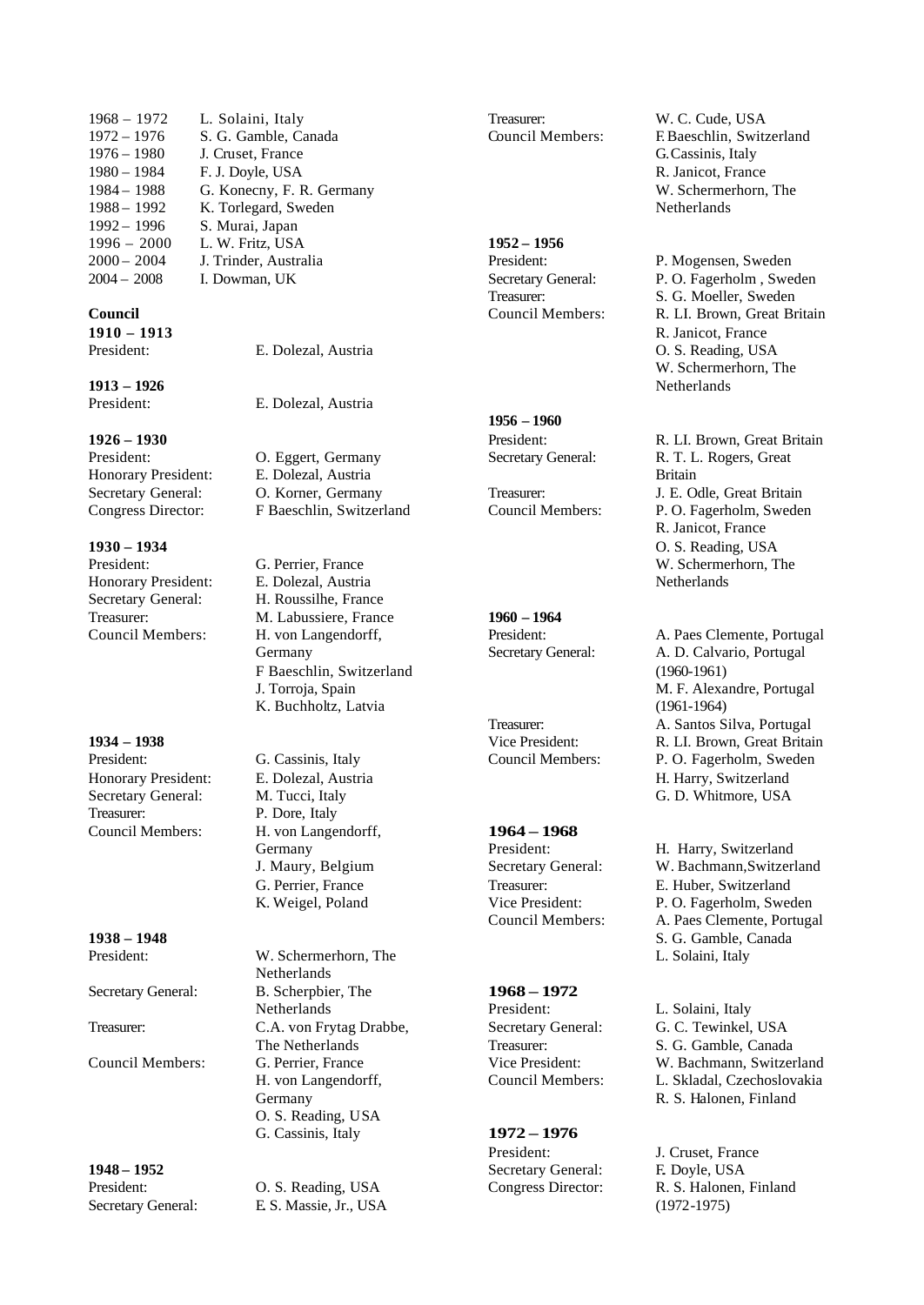First Vice President: G. C. Tewinkel, USA Second Vice President: T. Maruyasu, Japan

#### **1976 – 1980**

President: J. Cruset, France Secretary General: F. Doyle, USA<br>Congress Director: G. Konecny, F.

Second Vice President: P. Fagundes, Brazil

#### **1980 – 1984**

President: F. Doyle, USA<br>Secretary General: G. Konecny, F. Congress Director: P. Fagundes, Brazil First Vice President: G. Zarzycki, Canada

#### **1984 – 1988**

Congress Director: S. Murai, Japan First Vice President: G. Zarzycki, Canada Second Vice President J. Trinder, Australia

#### **1988 – 1992**

President: K. Torlegard, Sweden Secretary General: S. Murai, Japan Congress Director: L. W. Fritz, USA First Vice President: G. Konecny, Germany Second Vice President: I. Katzarsky, Bulgaria Treasurer: K. Atkinson, UK

#### **1992 – 1996**

President: S. Murai, Japan Secretary General: L. W. Fritz, USA Congress Director: K. Kraus, Austria First Vice President: K. Torlegard, Sweden Second Vice President: A. Gruen, Switzerland Treasurer: J. Trinder, Australia

#### **1996 – 2000**

Congress Director: K. J. Beek, The

First Vice President: S. Murai, Japan Second Vice President: M. Barbosa, Brazil

## **2000 – 2004**

K. G. Lofstrom, Finland, (1975-1976) Treasurer: A.J. van der Weele, The Netherlands

Congress Director: G. Konecny, F.R. Germany<br>First Vice President: S. G. Gamble. Canada S. G. Gamble, Canada (1976-1977) E. O. Dahle, Norway (1977 - 1980) Treasurer: A. Savolainen, Finland

G. Konecny, F.R. Germany Second Vice President: I. Antipov, Soviet Union Treasurer: H. Jerie, The Netherlands

President: G. Konecny, F. R. Germany Secretary General: K. Torlegard, Sweden Treasurer: A. J. van der Weele, The **Netherlands** 

President: L. W. Fritz, USA Secretary General: J. Trinder, Australia **Netherlands** Treasurer: H. Ruther, South Africa

President: J. Trinder, Australia

Secretary General: I. Dowman, UK First Vice President: L. W. Fritz, USA Second Vice President: G. Begni, France Treasurer: A. Peled, Israel

#### **2004 – 2008**

Secretary General: M. O. Altan, Turkey Congress Director: C. Jun, China<br>First Vice President: J. Trinder, Australia First Vice President: Treasurer: S. Morain, USA

#### **Honorary President**

E. Dolezal 1926-1955

#### **Honorary Members**

| E. von Orel,                                 | Austria       | $1938 - 1941$ |
|----------------------------------------------|---------------|---------------|
| G. Poivilliers,                              | France        | $1948 - 1968$ |
| F. Baeschlin,                                | Switzerland   | $1952 - 1961$ |
| U. Nistri,                                   | Italy         | $1952 - 1962$ |
| 0. S. Reading,                               | USA           | 1952-1984     |
| E. Santoni,                                  | Italy         | $1952 - 1970$ |
| W. Schermerhorn, The Netherlands 1952 - 1986 |               |               |
| W. Bauersfeld,                               | Germany       | $1956 - 1959$ |
| G. Cassinis,                                 | Italy         | 1956 - 1964   |
| H. Harry,                                    | Switzerland   | $1956 - 1973$ |
| L. Hurault,                                  | France        | $1956 - 1973$ |
| P. Mogensen,                                 | Sweden        | $1956 - 1969$ |
| R. LI. Brown,                                | Great Britain | $1960 - 1983$ |
| K. Schwidefsky, F.R. Germany                 |               | $1972 - 1986$ |
| E. H. Thompson, UK                           |               | 1972 - 1976   |
| G. de Masson d'Autume, France                |               | 1976          |
| K. G. Lofstrom,                              | Finland       | 1976 - 1984   |
| J. Cruset,                                   | France        | $1980 - 1994$ |
| L. Solaini,                                  | Italy         | 1980 - 1989   |
| P. Fagundes,                                 | <b>Brazil</b> | $1984 - 1996$ |
| F. J. Doyle                                  | USA.          | 1988          |
| A. Savolainen,                               | Finland       | 1988          |
| Z. Wang,                                     | China         | 1988          |
| G. Konecny                                   | Germany       | 1992          |
| F. Ackermann,                                | Germany       | 1996          |
| S. Murai,                                    | Japan         | 2000          |
| L.W. Fritz.                                  | USA           | 2004          |

#### **Technical Commissions**

#### **1926 – 1930**

- 1. Terrestrial Photogrammetry H. Dock, Austria
- 2. Rectification L. van Cost, Belgium
- 3. Stereo-Aerial Photogrammetry O. Eggert, Germany
- 4. Aerial Triangulation F. Baeschlin, Switzerland
- 5. X-ray Measurements A. Hasselwander, Germany
- 6. Architectural and Engineering
- Photogrammetry J. Torroya, Spain 6b. Photogrammetry for Flying Objects - Th. Ween, Norway
- 7. Economy A. Kruttschnitt, Hungary
- 8. Instruments, Optics, Norms G. Cassinis, Italy
- 9. Plates and Films A. von Odencrants, Sweden

Congress Director: M. Orhan Altan, Turkey

President: I. Dowman, UK Second Vice President: E. Baltsavias, Switzerland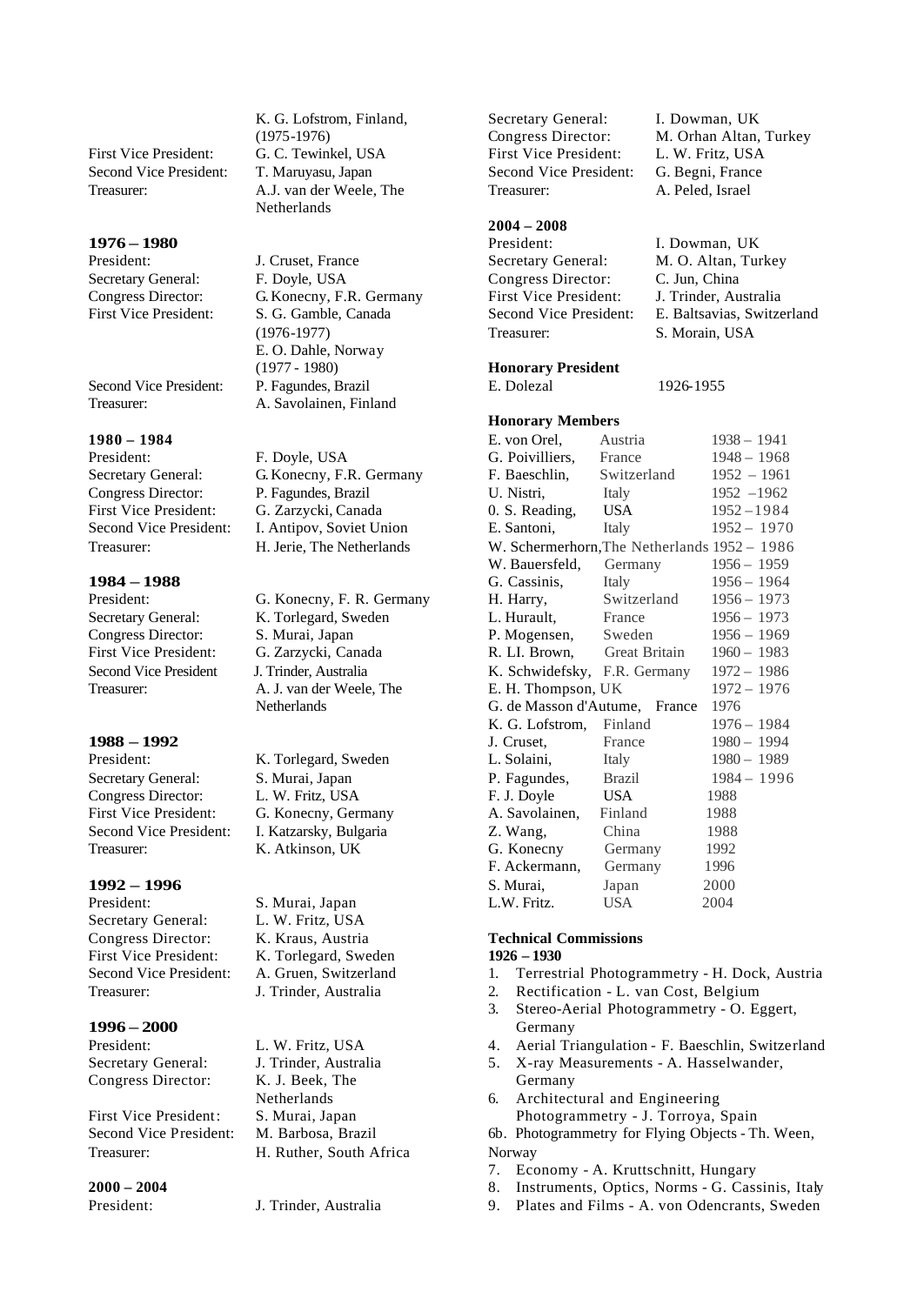10. Education at Universities and Research Institutes A. Buchholtz, Latvia

10b.Training of Technical Personnel - A. Ivancianu, Romania

11. Photographic Airplanes - K. Weigel, Poland

11b.Navigation - J. Petrik, Czechoslovakia

#### **1930 – 1934**

- 1. Terrestrial Photogrammetry F. Baeschlin, Switzerland,
- 2. Aerial Photography M. Labussiere, France
- 3. Mapping H. Von Langendorff, Germany
- 4. Various Applications E. Dolezal, Austria
- 4b. X-Ray Photogrammetry A. Hasselwander, Germany
- 5. Industrial Applications & Economy K. Weigel & E. Warchalowski, Poland
- 6. Education, Bibliography, Terminology A. Medyev & K. v. Oltay, Hungary

#### **1934 – 1938**

- 1. Ground Photography F. C. Baeschlin, Switzerland
- 2. Air Photography H. H. Blee, USA
- 3. Aerial Triangulation W. Schermerhorn, The Netherlands
- 4. Plotting of Air Photographs H. v. Langendorff, Germany
- 5. Various Applications of Photogrammetry E. Dolezal, Austria
- 6. X-ray Photogrammetry and Close-Up Photogramme try - C. Sannie, France
- 7. Industrial Organization of Photogrammetry and Statistics of Works - G. Cassinis, Italy
- 8. Teaching, Terminology, Bibliography K. v. Oltay, Hungary

#### **1938 – 1948**

- 1. Ground Photogrammetry and its Applications O. S. Reading, USA
- 2. Air Photography M. Zeller, Switzerland
- 3. Preliminary Operations on the Ground for Aerial Photogrammetry - F. Baeschlin, Switzerland
- 4. Plotting of Air Photographs P. Tham, Sweden
- 5. Geodetical Applications of Photogrammetry G. Poivilliers, France
- 6. Application of Photogrammetry to Biology and Medicine - J. Didier & Coliez, France
- 7. Industrial Organization of Photogrammetry and Statistics - G. Cassinis, Italy
- 8. Teaching and Bibliography G. Harding, USA

#### **1948 – 1952**

I. Photography & Navigation - L. E. Howlett, Canada

- II. Plotting Machines & Instruments G. Poivilliers, France
- III. Aerial Triangulation P. Wiser, Belgium
- IV. Mapping from Photographs G. Cassinis, Italy
- V. Special Applications of Photogrammetry B. Hallert, Sweden
- VI. Education, Terminology, Bibliography, History,

Polyglot Dictionary - K. Lego, Austria - K. Neumaier VII. Photo-Interpretation - R. N. Colwell, USA

#### **1952 – 1956**

- I. Photography & Navigation J. Cruset, France
- II. Plotting, Theory and Instruments W. K.
- Bachmann, Switzerland
- III. Aerial Triangulation P. Wiser, Belgium
- IV. Mapping from Photographs G. S. Andrews, Canada
- V. Non-Topographic Photogrammetry G. Boaga, Italy

VI. Education, Terminology, Bibliography - K. Neumaier, Austria

VII. Photo Interpretation - C. G. Coleman, USA

#### **1956 – 1960**

- I. Photography and Navigation J. Cruset, France II. Plotting, Theory and Instruments - F.
- Vanderheyden, Belgium
- III. Aerial Triangulation G. Cassinis, Italy
- IV. Mapping from Photographs H. Harry,
- Switzerland
- V. Special Applications of Photogrammetry -
- R. Burkhardt, F.R. Germany
- VI. Education, Terminology and Bibliography A. Barvir, Austria
- VII. Photo Interpretation C. G. Coleman, USA

#### **1960 – 1964**

I. Photography and Navigation - G. C. Brock, Great Britain

II. Plotting, Theory and Instruments - A. L. Nowicki, USA

III. Aerial Triangulation - G. de Masson d'Autume, France

IV. Mapping from Photographs - E. F. Gigas, F.R. Germany

V. Special Applications of Photogrammetry - K. Hubeny, Austria

- VI. Education, Terminology and Bibliography R. S.
- Halonen, Finland
- VII. Photo Interpretation L. U. Sitte

#### **1964 – 1968**

I. Photography and Navigation - R. W. Fish, Great Britain

II. Theory, Methods, Instruments of Restitution - K. Schwidefsky, F.R. Germany

III. Aerial Triangulation – G. C. Tewinkel, USA

IV. IV Mapping from Photographs - L. Skladal, Czechoslovakia

V. Non-Topographic Photogrammetry - T. Maruyasu, Japan

VI. Education, Terminology and Bibliography - W. Sztompke, Poland

VII. Photo Interpretation – R. Chevallier, France

#### **1968 – 1972**

I. Aerial Photography and Navigation - M. B. Scher, USA

II. Plotting Theory, Methods and Instruments - H.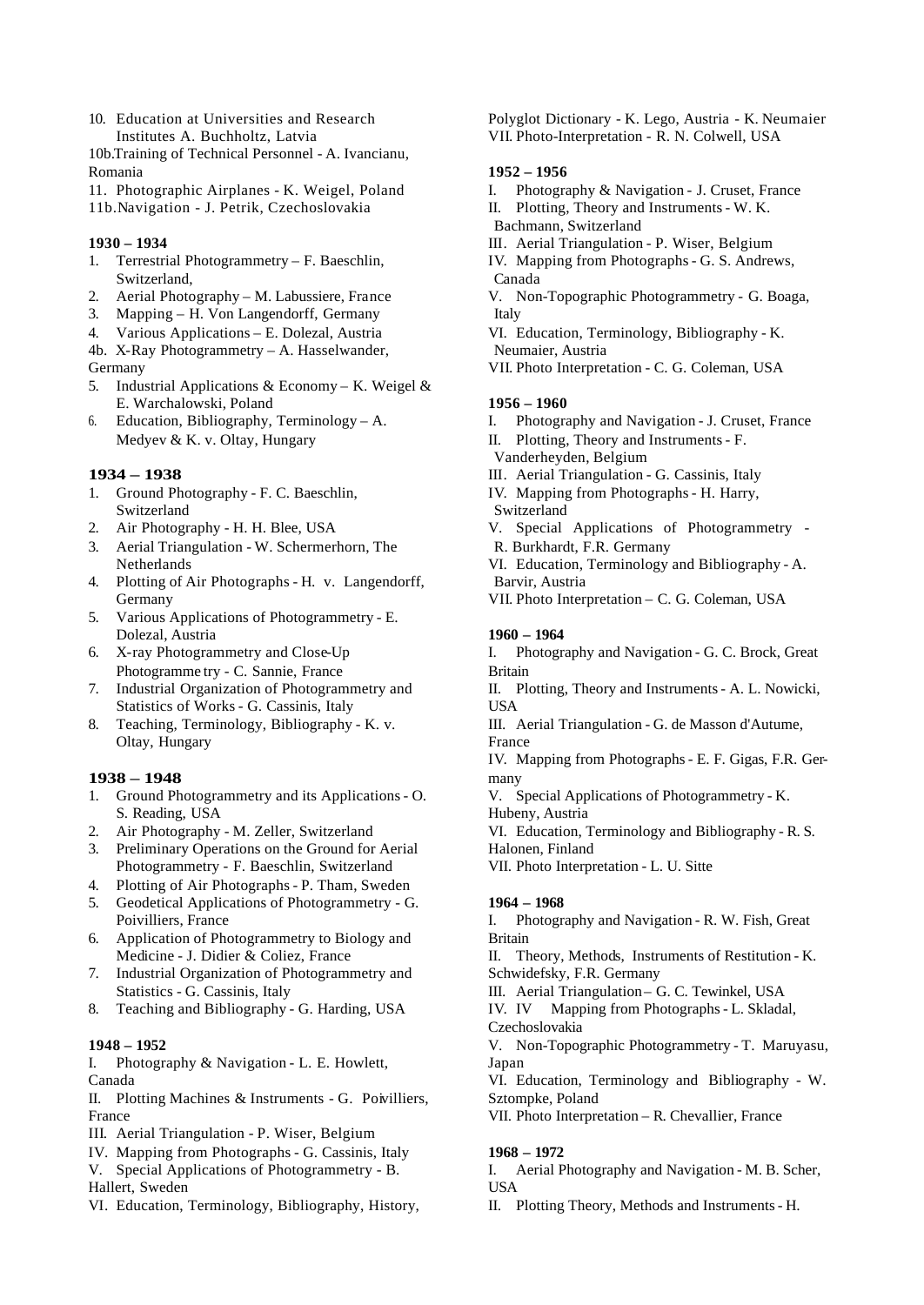Deker, F.R. Germany

III. Aerial Triangulation - E. Thompson, Great Britain IV. Application of Photogrammetry to the Earth Surface

Representation - A. J. van der Weele, The Netherlands V. Special Applications of Photogrammetry - M.

Carbonnell, France

VI. Bibliography, Teaching, Terminology - P. Gal, Czechoslovakia

VII. Photo Interpretation - A. Reinhold, German D.R.

#### **1972 – 1976**

I. Primary Data Acquisition - E. Welander, Sweden II. Instrumentation for Data Reduction - G. Inghilleri,

Italy

III. Mathematical Analysis of Data - F. Ackermann, F.R. Germany

IV. Topographic and Cartographic Applications - G. Ducher, France

V. Non-topographic Photogrammetry - H. M. Karara, USA

VI. Economic, Professional and Educational Aspects of Photogrammetry - W. Sztompke, Poland

VII. Interpretation of Data - L. Sayn-Wittgenstein, Canada

#### **1976 – 1980**

I. Primary Data Acquisition - I. Nakajima, Japan

II. Instrumentation for Data Reduction - M. Baussart, France

III. Mathematical Analysis of Data - I. Antipov, USSR

IV. Topographic and Cartographic Applications - J. M. Zarzycki, Canada

V. Non-Topographic Photogrammetry - K. Torlegard, Sweden

VI. Economic, Professional and Educational Aspects of Photogrammetry - Z. Sitek, Poland

VII. Interpretation of Data - G. Hildebrandt, F.R.

Germany

#### **1980 – 1984**

I. Primary Data Acquisition - J. C. Trinder, Australia II. Instrumentation for Data Reduction - Z. Jaksic,

Canada

III. Mathematical Analysis of Data - E. Kilpela, Finland

IV. Topographic and Cartographic Applications - R. Mullen, USA

V. Non-Topographic Photogrammetry - J. W. Gates, UK

VI. Economic, Professional and Educational Aspects of Photogrammetry and Remote Sensing - J. Hothmer, F.R. Germany

VII. Interpretation of Data – L. Laidet, France

#### **1984 – 1988**

I. Primary Data Acquisition - P. Hartl, Germany

II. Instrumentation for Data Reduction and Analysis - L. W. Fritz, USA

III. Mathematical Analysis of Data - E. Kilpela, Finland

IV. Cartographic and Data Bank Applications of Photogrammetry and Remote Sensing - A. MacDonald,

UK

V. Other Non-Cartographic Applications of Photogrammetry and Remote Sensing - V. Kratky, Canada

VI. Economic, Professional and Educational Aspects of Photogrammetry and Remote Sensing - O. Adekoya, Nigeria

VII. Interpretation of Photographic and Remote Sensing Data - K. J. Beek, The Netherlands

#### **1988 – 1992**

I. Primary Data Acquisition - M. Barbosa, Brazil II. Systems for Data Processing and Analysis - K.

Szangolies, German Dem. Rep.

III. Mathematical Analysis of Data - Li Deren, PR. China

IV. Cartographic and Data Base Applications of Photogrammetry and Remote Sensing - T. Hirai, Japan

V. Close Range Photogrammetry and Machine Vision

- A. Gruen, Switzerland

VI. Economic, Professional and Educational Aspects of Photogrammetry & Remote Sensing - J. Badekas, **Greece** 

VII. Interpretation of Photographic and Remote Sensing Data - F. Hegyi, Canada

#### **1992 – 1996**

I. Sensors, Platforms and Imagery - L. Mussio, Italy

II. Systems for Data Processing, Analysis and Representation - M. Allam, Canada

III. Theory and Algorithms - H. Ebner, Germany

IV. Mapping and Geographic Information Systems - R. Welch, USA

V. Close-Range Techniques and Machine Vision - J. Fryer, Australia

VI. Economics, Professional Matters and Education – Li Deren, PR. China

VII. Resource and Environmental Monitoring - R. P. Da Cunha, Brazil

#### **1996 – 2000**

I. Sensors, Platforms and Imagery - G. Joseph, India II. Systems for Data Processing, Analysis and Repre-

sentation -1. Dowman, UK

III. Theory and Algorithms - T. Schenk, USA

IV. Mapping and Geographic Information Systems - D. Fritsch, Germany

V. Close-Range Techniques and Machine Vision - H. Chikatsu, Japan

VI. Education and Communications - K.

Villanueva, Indonesia

VII. Resource and Environmental Monitoring -

G. Remetey-Fulopp, Hungary

#### **2000 – 2004**

I. Sensors, Platforms and Imagery - Stanley A. Morain, USA

II. Systems for Data Processing, Analysis and Representation - Jun Chen, China

III. Theory and Algorithms - Franz Leberl, Austria

IV. Mapping and Geographic Information Systems - Costas Armenakis, Canada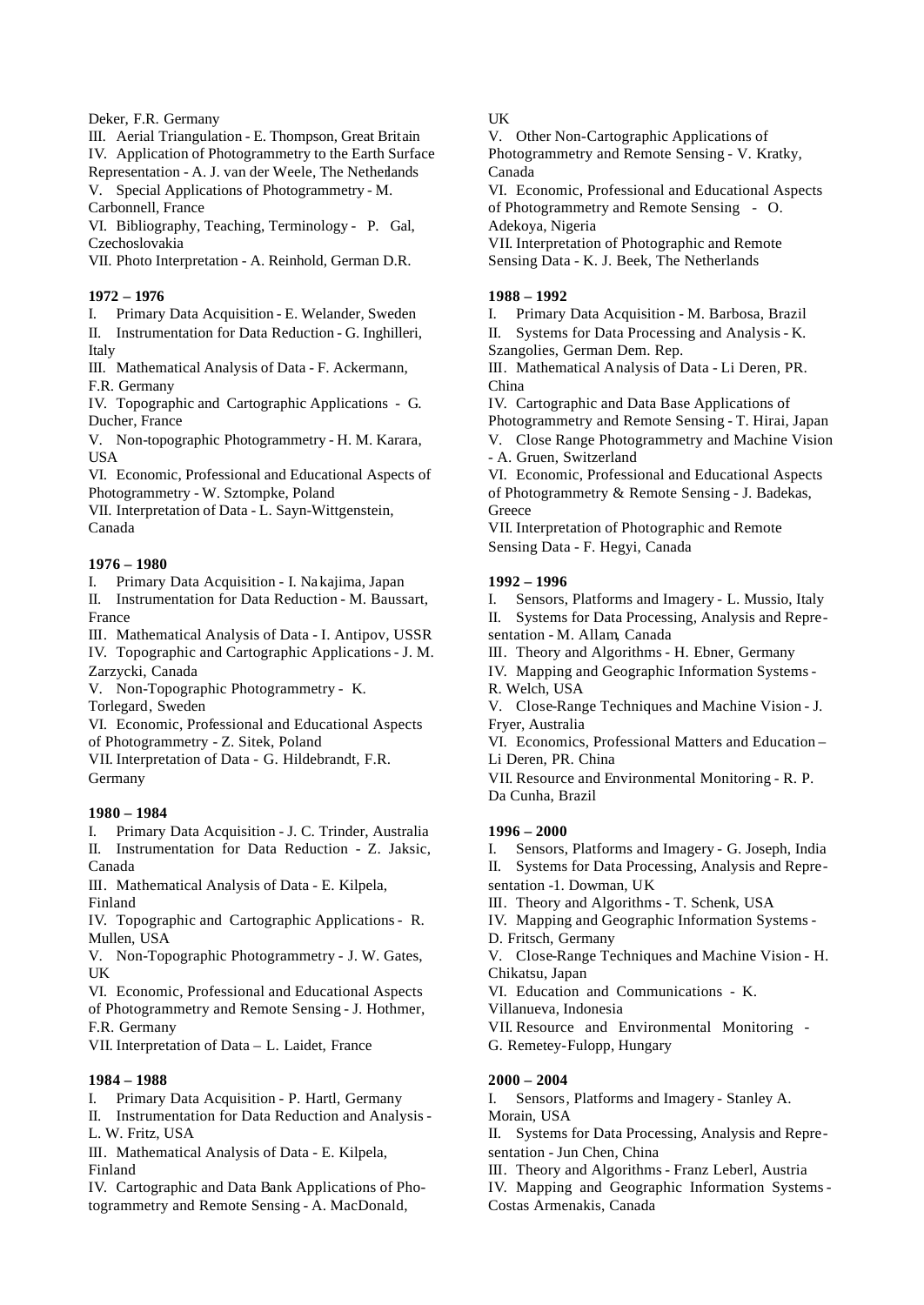V. Close-Range Techniques and Machine Vision - Petros Patias, Greece VI. Education and Communications - Tania Maria Sausen, Brazil VII. Resource and Environmental Monitoring - R. R. Navalgund, India

#### **2004 – 2008**

I. Image Data Acquisition - Sensors And Platforms – A. Baudoin, France II. Theory and Concepts of Spatio-Temporal Data Handling and Information – W. Kainz, Austria

#### **THE INTERNATIONAL POLICY ADVISORY COMMITTEE (IPAC)**

The IPAC was established to support Council in addressing important issues relevant to Society affairs with intergovernmental organizations, especially those that relate to ISPRS collaborative activities with various elements of the United Nations, the International Council of Scientific Unions (ICSU), the Committee on Peaceful Uses of Outer Space (COPUOS), the Committee on Earth Observation Satellites (CEOS), and other similar organizations such as UATI, IUSS, ISO, World Bank, etc.

#### **IPAC Terms of Reference**

Identify, co-ordinate and prioritize policy issues with the ISPRS Council for analysis and public dialog.

III. Photogrammetric Computer Vision and Image Analysis – W. Forstner, Germany IV. Geo-Databases and Digital Mapping – S. Nayak, India V. Close-Range Sensing: Analysis and Applications - H.G. Maas, Germany VI. Education and Outreach – K. Cho, Japan VII. Thematic Processing, Modeling and Analysis of Remotely Sensed Data – J.L. van Genderen, The Netherlands VIII. Remote Sensing Applications and Policies –

A. Peled, Israel

Provide the ISPRS Council with early warning of<br>vant international policy issues and relevant international policy issues and recommend spokespersons.

Provide policy advice for and with the ISPRS Council to international1 organizations in which ISPRS is repre sented (COPUOS, ICSU, CEOS, UATI, etc.).

- Collaborate with the ISPRS Council to provide policy advice upon requests of international bodies.

Provide advice to and co-ordinate inputs of ISPRS Commissions and Working Groups on international policy issues.

- Ensure any advocacy stances are fair and in the best interests of all segments of the ISPRS membership.

#### **THE INTERNATIONAL SCIENCE ADVISORY COMMITTEE (ISAC)**

The ISAC has been established to support the Council and the ISPRS General Assembly in identifying and addressing important scientific and technologic (S&T) trends which impact the scope of the ISPRS Commissions and the activities which should be addressed by ISPRS Working Groups. The ISAC is to ensure that ISPRS S&T activities are in proper balance and cover the breadth of the Society's S&T mission.

#### **ISAC Terms of Reference**

Identify and prioritize scientific and technologic trends which will impact the S&T activities of the Society and recommend actions to ISPRS Council.

Facilitate excellence in scientific research and development and the use of proper and appropriate technology by evaluating and refining S&T Resolutions proposed in advance by ISPRS Member Organizations and Commissions for approval by the quadrennial ISPRS General Assembly.

Collaborate with the ISPRS Council to formulate Resolutions for ISPRS General Assembly approval which will ensure that ISPRS is at the forefront of the S&T in the photogrammetry, remote sensing and spatial information sciences and covers the full breadth of the Society's mission.

Review proposed Working Groups terms of Reference with Council and identify S&T gaps and overlaps and recommend corresponding fills and consolidations.

Evaluate inputs recommend for changing the overall scope and direction of S&T activities in the Society and advise Council accordingly.

Suggest collaborative S&T activities with other international societies and intergovernmental bodies to foster co – operation on the inter – disciplinary boundaries.

Propose worthy candidates for recognition and awards.

#### **THE INTERNATIONAL COMMITTEE ON REMOTE SENSING OF ENVIRONMENT (ICORSE)**

The International Committee on Remote Sensing of Environment (ICORSE) was established in 1998 to provide guidance to the International Symposium on Remote Sensing of Environment (ISRSE), the longestrunning symposium of its type in the world. ICORSE is comprised of experts in the field of remote sensing who represent most of the world's national space agencies.